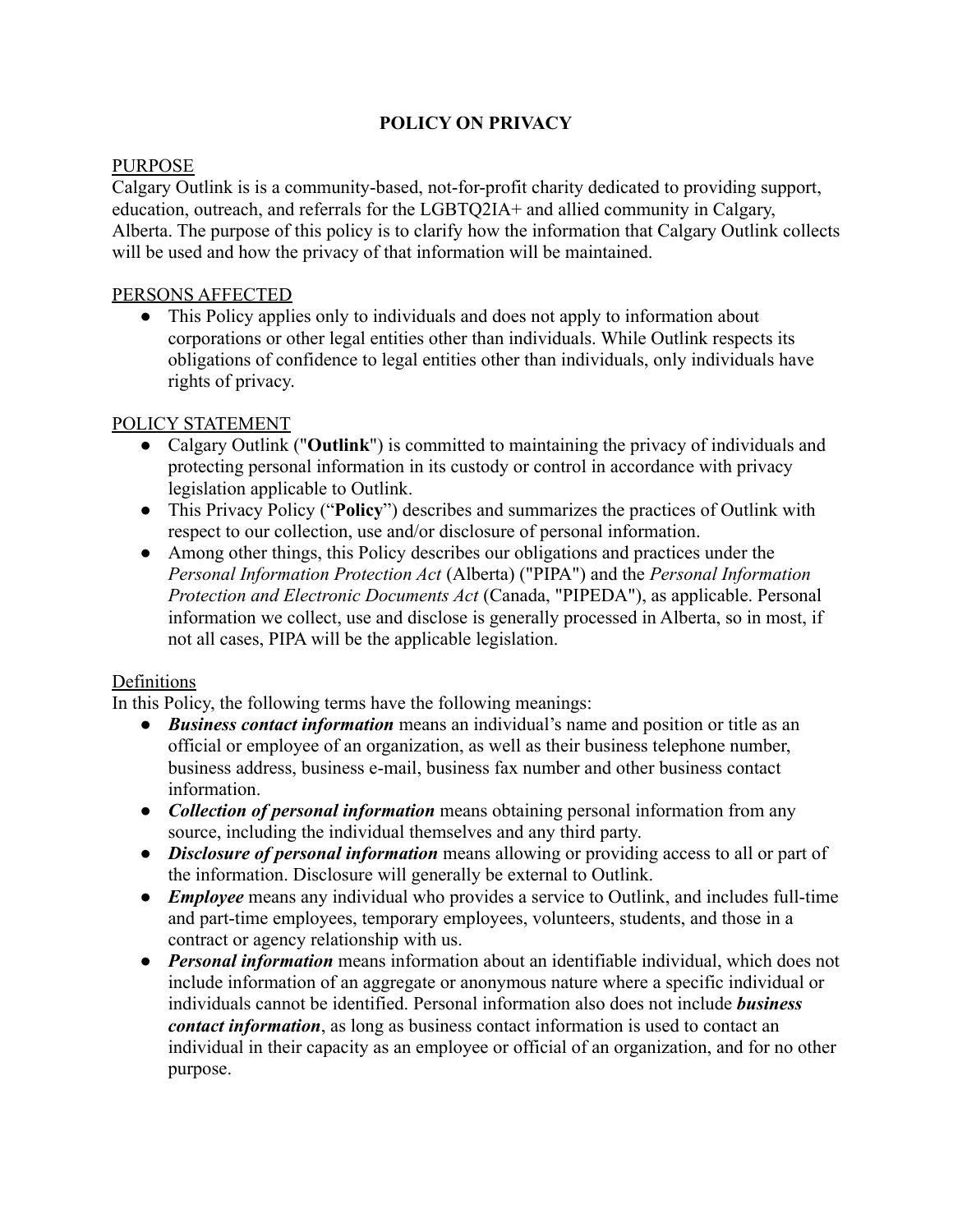- *Personal employee information* refers to personal information about an individual employee, or a prospective employee, that is collected, used or disclosed by Outlink, and that is reasonably required by us for the purposes of establishing, managing or terminating an employment or volunteer relationship, but does not include personal information about an employee that is not related to the employment or independent contractor relationship. Personal employee information is therefore a sub-set of personal information about an employee.
- *Use of personal information* means processing or utilizing such information in any manner, including but not limited to using such information to contact the individual. Use includes accessing the information, retaining the information, and how long the information is retained. Use will generally be internal to Outlink.

## **PROCEDURES**

## PRIVACY AND OUR WEBSITE

- We do not collect any personal information from you when you simply visit our website at www.calgaryoutlink.ca. However, you should be aware that most web servers do collect some information about visitors, such as the browser and version you are using, your operating system, and your "IP" or internet address, which may identify your Internet Service Provider or computer but not the person using it.
- If you do proceed to provide us with personal information, such anonymous information may no longer be anonymous, and it may then become personal information subject to this Policy.
- If you voluntarily submit personal information to us by email or other online means for purposes of obtaining information or other interaction or communication with us, we will consider that you have done so with your consent for purposes reasonably related to your providing the information. If reasonable to do so, after our initial response, we may send further information to you with information that may be useful, but we will include instructions on how to terminate receiving such further information.
- Please be advised that the Internet and email are inherently insecure media, and we cannot take responsibility for the security or privacy of personal information in transit over the Internet.
- Please note that our website may contain links to other websites which are provided as a convenience for visitors to our website only. Any third party websites will have their own privacy policies and practices, and we cannot be responsible for such third parties or their websites.

### SOURCES AND SUBJECTS OF PERSONAL INFORMATION

- Outlink generally collects, uses and discloses personal information about the following types of individuals:
	- Employees and independent contractors (where such contractors are individuals) of Outlink for the purposes of establishing, managing and terminating employment and contractor relationships.
	- Members of Outlink, both current and prospective or potential;
	- Individuals who receive products or services from Outlink (collectively, "Clients"), and this includes both current and prospective or potential Clients;
	- Directors and officers of Outlink, both current and prospective or potential;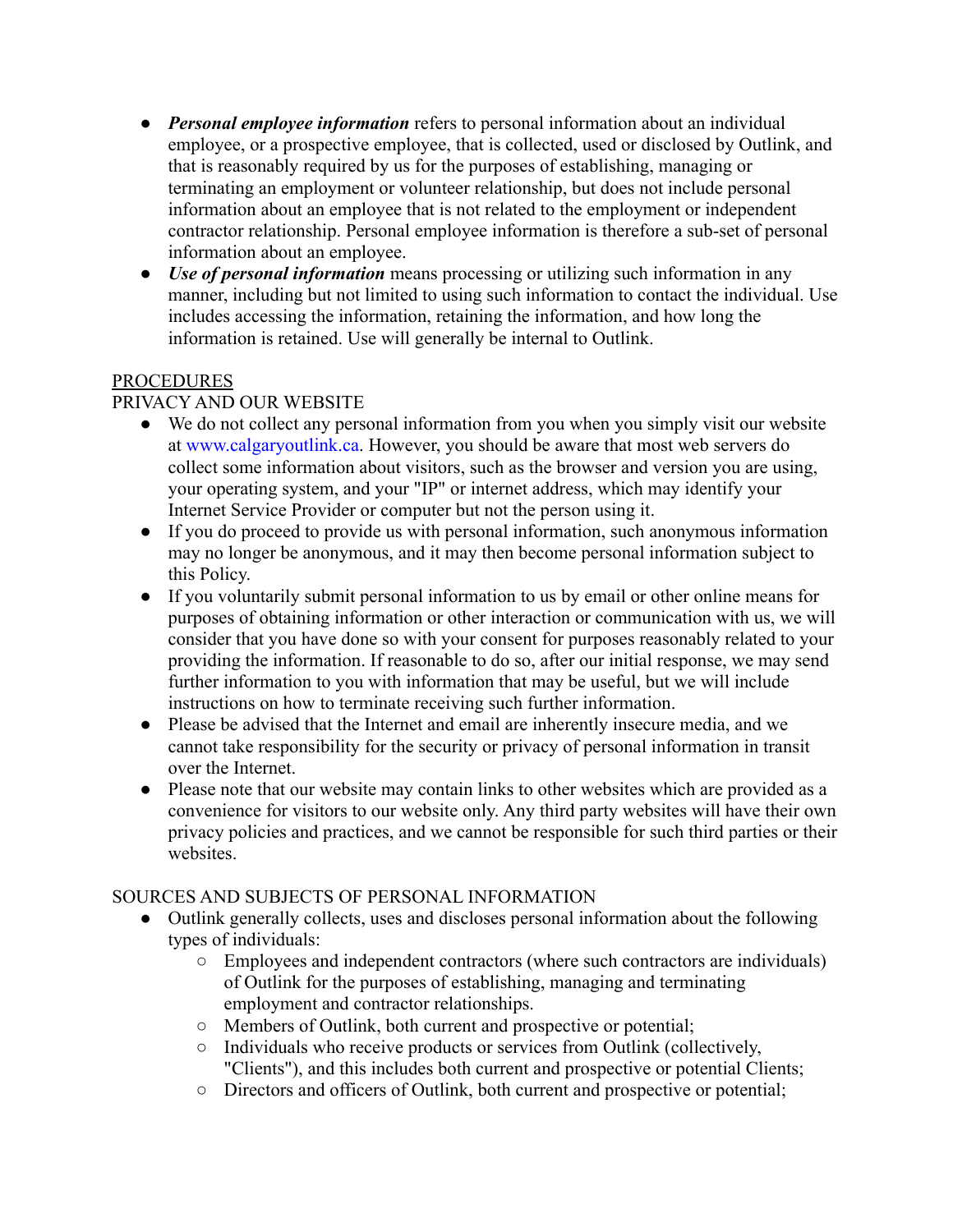- Suppliers to Outlink, both current and prospective or potential, where such suppliers are individuals;
- Volunteers, both current and prospective or potential; and
- Other individuals who may voluntarily choose to provide Outlink with personal information.
- Except in the case of employees, Outlink does not knowingly collect, use or disclose personal information about individuals under the age of eighteen years. Outlink may enter into employment relationships with students or other employees under the age of eighteen.
- Where practical, we try to collect personal information directly from the person to whom the information pertains. Where necessary, we collect personal information from other sources.
- When collecting personal information from other sources, or when using or disclosing the personal information we have collected, we will, where legally required, first obtain the consent of the individual.

## NOTIFICATION AND CONSENT

- Subject to this Policy and applicable legislation, we will identify the purposes for collection, use and disclosure in advance of collection, and will notify the individual of the purposes for collection, use or disclosure at or before the time of collection. It is the policy of Outlink to obtain consent from individuals at or before the time their personal information is collected, unless applicable law provides otherwise.
- It is the general policy of Outlink to not use or disclose personal information in its custody or control except with the consent of the individual and then only for identified purposes. However, individuals should be aware that there are exceptions to consent as described in this Policy.
- In certain circumstances, specifically those set out in applicable legislation, the law does not require that Outlink obtain consent or provide notification. Outlink reserves all its rights to rely on any available statutory exemptions and exceptions.

# EXCEPTIONS TO THE REQUIREMENT FOR CONSENT

- Outlink may collect, use or disclose personal information without consent in circumstances that include but are not limited to the following:
	- Where a reasonable person would consider that the collection, use or disclosure of the information is clearly in the interests of the individual and consent of the individual cannot be obtained in a timely way or the individual would not reasonably be expected to withhold consent;
	- Where the collection, use or disclosure of the information is pursuant to a statute or regulation of either Alberta or Canada that authorizes or requires the collection, use or disclosure;
	- Where the collection of the information is from a public body and that public body is authorized or required by an enactment of Alberta or Canada to disclose the personal information to Outlink, and, with respect to use or disclosure by us, we are then authorized or required to use or disclose the personal information;
	- Where the collection, use or disclosure of the information is reasonable for the purposes of an investigation or a legal proceeding;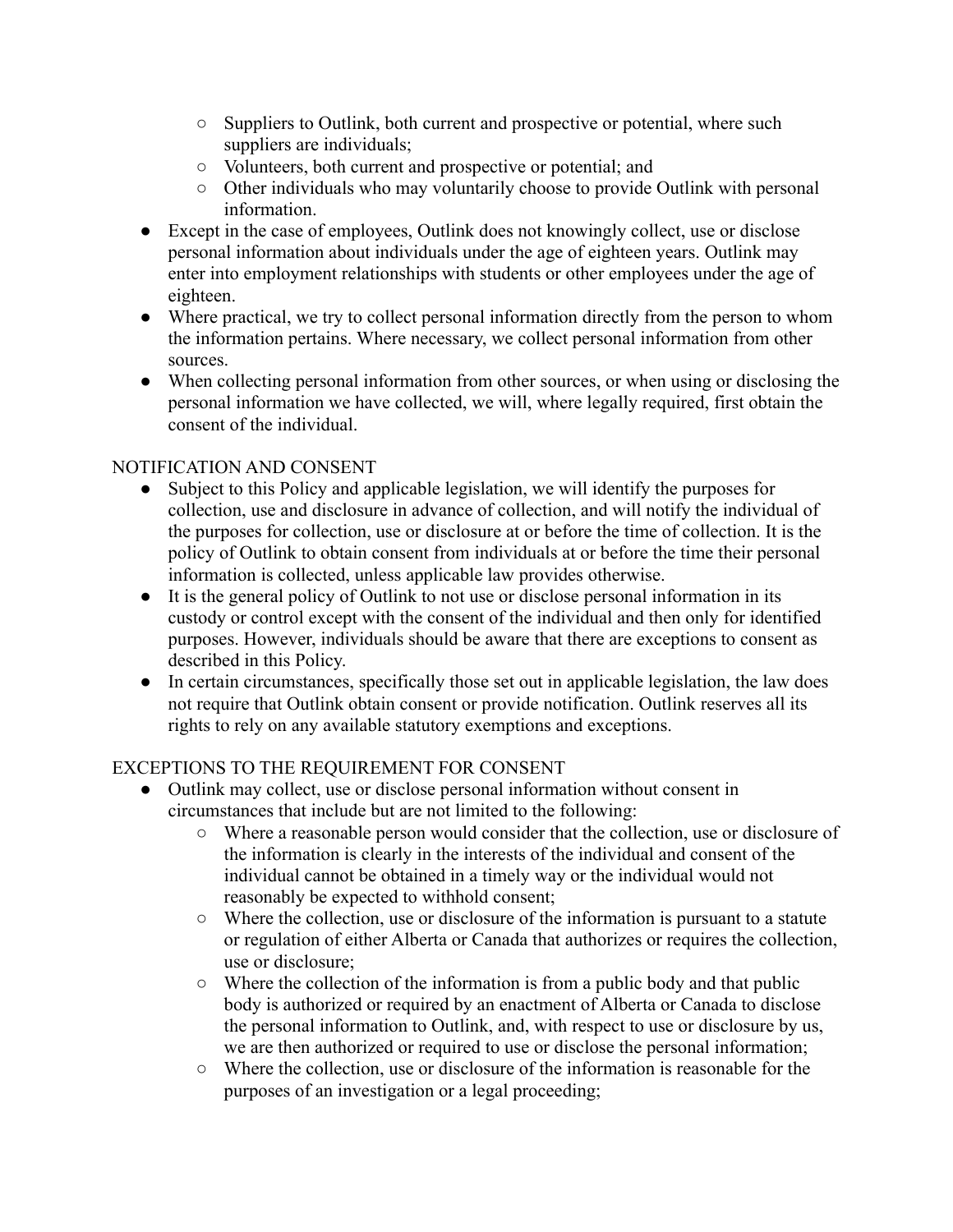- Where the information is publicly available;
- Where the collection, use or disclosure of the information is necessary in order to collect a debt owed to Outlink or for Outlink to repay to an individual money owed by Outlink;
- With employees, there are certain circumstances related to personal employee information where consent is not necessary but notification may be required. See the section entitled "Employees" below.
- In certain circumstances, where the information may be disclosed without consent, it may also be used without consent.
- Outlink will in all cases collect, use and disclose personal information as required by applicable law, which includes, but is not limited to, the laws related to shareholders in corporations, and directors and officers of corporations. It is also the policy of Outlink to cooperate to the full extent permitted or required by law with law enforcement and governmental agencies requesting disclosure of personal information in the custody or control of Outlink.
- In addition to the above, the law generally provides that an individual is deemed to consent to the collection, use or disclosure of personal information about that individual for a particular purpose if the individual voluntarily provides the information for that purpose, and it is reasonable that a person would voluntarily provide that information. If you provide personal information to us voluntarily, we will rely on deemed consent and consider that you consent to our collection, use or disclosure of your personal information as necessary to carry out the purposes for which you provided the information.
- Where a new purpose for the use or disclosure of personal information previously collected arises, Outlink will contact the individual in question to obtain any required consent or to provide any required notification for use and/or disclosure for such new purpose or purposes.
- Where practical, Outlink will try to collect personal information directly from you. Where necessary, Outlink will collect personal information from other sources. When Outlink collects personal information about individuals directly from them, except when their consent to the collection is deemed or has otherwise been previously and lawfully obtained, or is not legally required, we will tell them the purpose for which the information is collected, and the name of a person who can answer questions about the collection.
- Outlink may aggregate and anonymize personal information, in which case it will no longer be personal information. Outlink may use aggregate information for its own purposes, and may disclose it to third parties for those purposes without further notification or consent, as long as such aggregate information does not identify any individual.

# EMPLOYEES

# Personal employee information:

- The law generally provides that Outlink can collect, use, and disclose an individual's personal employee information without consent if the individual is an employee of Outlink or if it is for the purpose of recruiting a potential employee, but only if:
	- the collection, use, or disclosure is reasonable for the purposes for which it is being collected, used, or disclosed;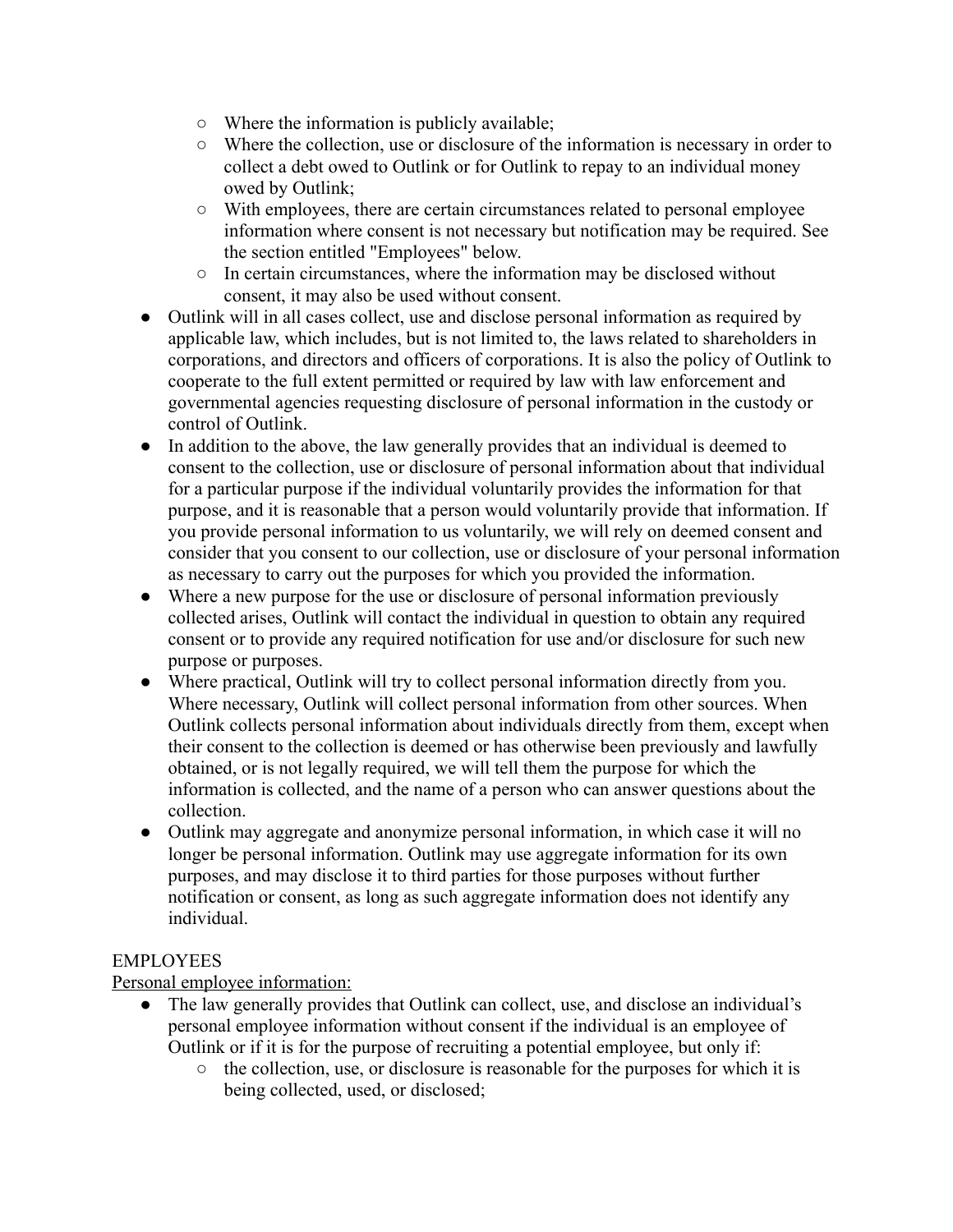- the information is related to the employment relationship with us; and
- we have, with current employees, provided notification to them before collecting, using or disclosing the information that we are doing so and our purposes for doing so.

Information about employees other than personal employee information:

• There may be personal information about a Outlink employee that is not personal employee information, in which case consent may be required. Therefore, in cases where personal information about an employee may be in addition to what Outlink reasonably believes to be personal employee information, it is our policy to obtain consent from the employee in situations where we have any doubt as to whether or not consent is required. The provisions of this Policy related to consent would apply where consent from an employee is required.

## References to other employers:

• Although the law may allow us to do so without consent or notice, it is generally the policy of Outlink to require consent before discussing personal employee information with prospective employers or others where the employee has used us as a reference.

## Notification to employees:

● It is the policy of Outlink to provide reasonable notification to our employees of the activities of Outlink with respect to the collection, use or disclosure of personal employee information and of the purposes for such collection, use or disclosure. In the event a new purpose for the use or disclosure of previously collected personal employee information arises or is identified, and those purposes are not the subject of a prior notification, we generally provide notification of such use or disclosure before commencing the new use or disclosure.

Purposes generally for collection, use and disclosure of personal employee information:

- Following is a summary of personal employee information generally gathered and the purposes for doing so. This list is not exhaustive and other purposes may be identified and subject to specific notifications.
	- *Name and business contact information*: collected, used and disclosed for business contact purposes;
	- *Home address*: required to provide T-4 slips and other information both during and following employment, also required for payment by providers of benefits and insurance, used to send company related material while on leave or after employment ends, and used for emergency contact purposes;
	- *Home telephone*: used for emergency contact purposes;
	- *Emergency contact information*: includes home address and phone number, cell phone number, emergency contact person, used only in the event of an emergency to contact you or your family;
	- *Provincial Health Care number*: used for purposes of providing benefits, disclosed to provincial Health Care authorities to calculate premiums and make payments;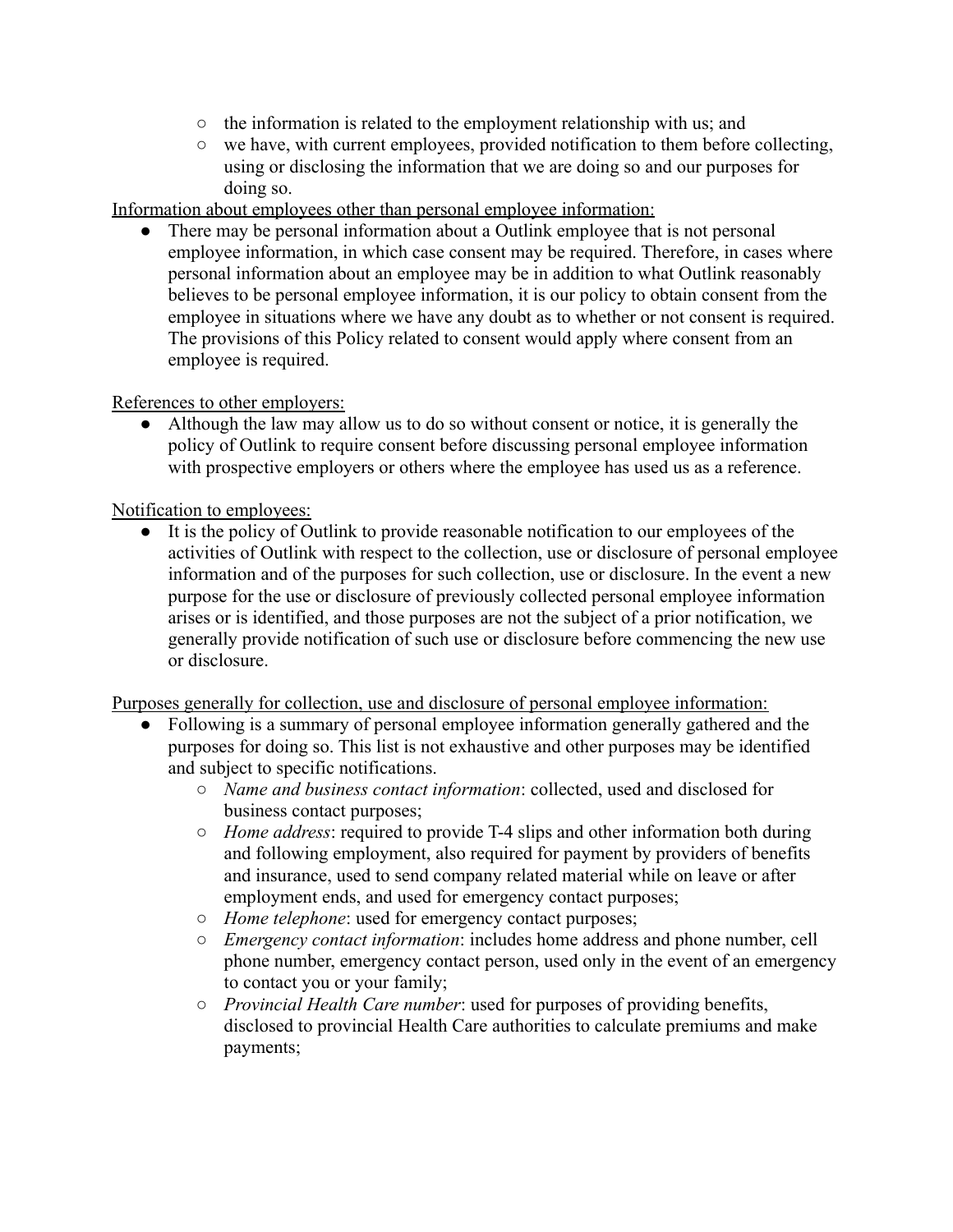- *Social Insurance Number*: required information by Canada Revenue Agency for all statutory remittances and correspondence related to T4 Information, termination notices, etc.
- *Date of birth*: disclosed to Canada Revenue Agency as required and as some deductions are dependent on age, disclosed to insurance carriers to provide benefits, disclosed to financial institutions with respect to pension and RRSP plans;
- *Marital status and dependents*: required for providers of benefits and disclosed to them;
- *Employment commencement date*: used for internal managerial purposes, may be disclosed to providers of benefits if required;
- *Banking account information*: used to pay employee salary, remuneration and any allowable expenses;
- *Gender*: required for providers of benefits and disclosed to them;
- *Internal forms*: various forms and records with management purposes, forms signed by you or by supervisors or evaluators, performance and other appraisals; bonus or disciplinary action forms and documents, identification numbers, incident reports, and related documentation of an internal nature;
- *Workers Compensation forms and documents*: used for the purposes of the Workers Compensation Board;
- *Income*: used internally in setting future income levels; may be disclosed to insurance providers as necessary (disability/income replacement insurance), provided to Canada Revenue Agency as required by law;
- *Resume*: these are retained on file while you are employed with us and for three years after, used to determine past work experience which is a factor in setting income levels.
- *Drivers' license abstracts*: collected, used and disclosed for purposes of evaluating the ability of employees to operate company vehicles and to obtain insurance.

### WHY AND HOW WE COLLECT, USE AND DISCLOSE PERSONAL INFORMATION

- Outlink generally collects, uses and discloses personal information for the following purposes:
	- Employees: To establish, maintain, manage and terminate an employment or contractor relationship as described in more detail in the section entitled "Employees" in this Privacy Policy.
	- Members: Outlink is required by applicable laws and regulatory authorities to collect, use and disclose certain information with respect to its members. Outlink also collects, uses and discloses personal information about its members to establish, maintain and termination relationships with them, and to communicate with and interact with them.
	- Directors and Officers: Outlink is required by applicable laws and regulatory authorities to collect, use and disclose certain information with respect to its directors and officers. Outlink also collects, uses and discloses personal information about its directors and officers in order to manage its business and establish, maintain and terminate its relationships with those individuals.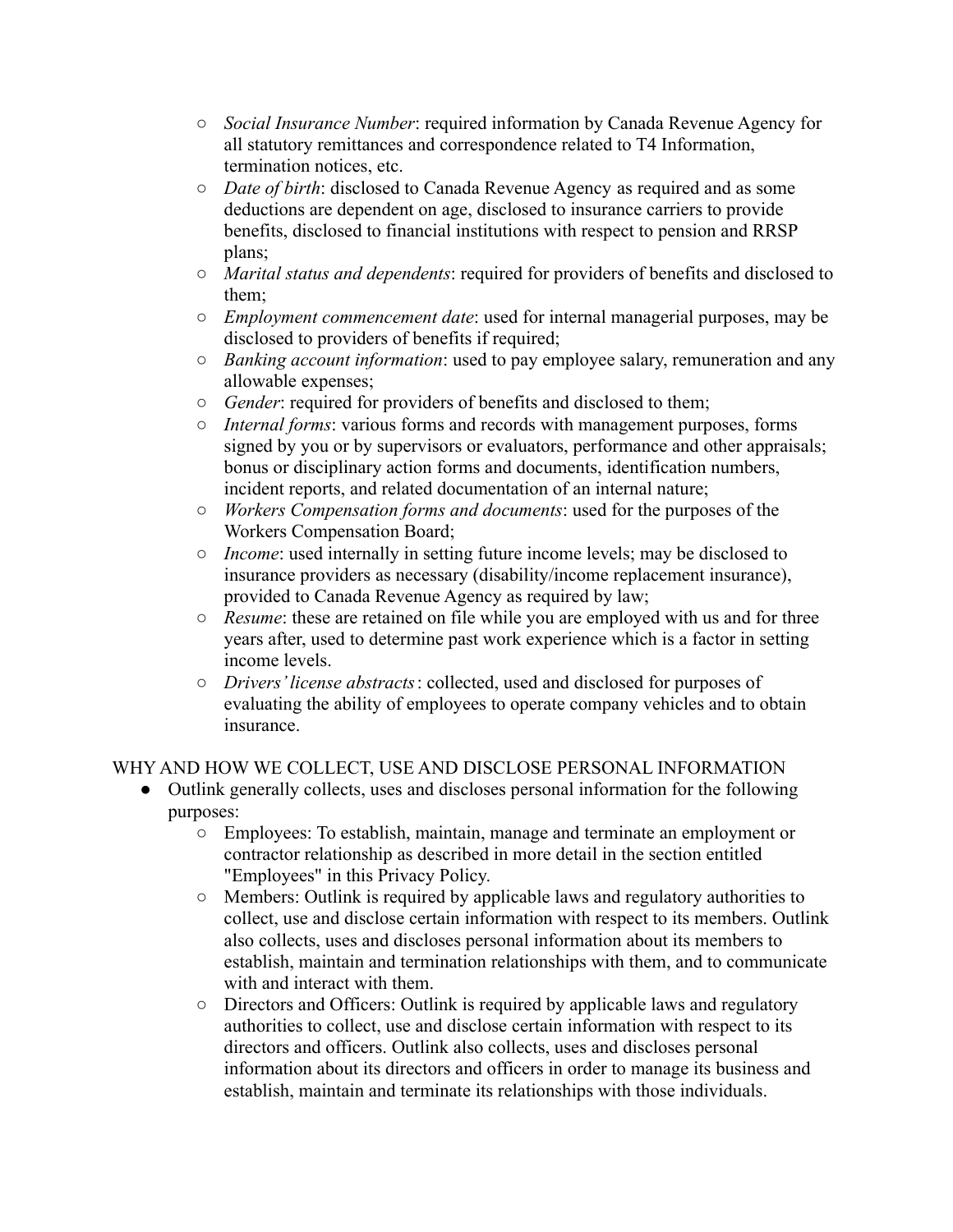- Volunteers: Outlink may be required by applicable laws and regulatory authorities to collect, use and disclose certain information with respect to its volunteers. Outlink collects, uses and discloses personal information about its volunteers to establish, maintain and terminate relationships with them, and to communicate with and interact with them.
- Clients: Outlink collects, uses and discloses personal information about its Clients for reasonable purposes in order to establish relationships, manage relationships, provide products and services, refer Clients to other sources of assistance or services, and to manage the end or termination of relationships with Clients.

## RETENTION AND DESTRUCTION OF PERSONAL INFORMATION

- Alberta law allows us, for legal or business purposes, to retain personal information for as long as is reasonable. Upon expiry of an appropriate retention period, bearing in mind reasonable legal and business requirements, personal information will either be destroyed in a secure manner or made anonymous.
- Should consent, where consent is required, to our collection, use, disclosure or retention of personal information be revoked by the individual in question, the law also allows us to continue to retain the information for as long as is reasonable for legal or business purposes. In the event that revocation of consent may have consequences to the individual concerned, we will advise the individual of the consequences of revoking their consent where it is reasonable in the circumstances to do so.

### ACCURACY AND COMPLETENESS

• When we collect, use or disclose personal employee information, we will make reasonable efforts to ensure that it is accurate, up to date, and complete. This may involve requesting further information or updates from the individual in question. Employees are expected to advise us of changes to their personal information so that our records may remain current.

### OUTSOURCING AND DATA HOSTING

- Outlink may use third party service providers to process or deal with records, documents, data and information on behalf of Outlink, and such records, documents, data and information may include personal information. In order to protect the confidentiality and security of personal information processed on behalf of Outlink by its service providers, Outlink will use contractual and similar measures with such service providers, including contractual non-disclosure provisions.
- Outlink may use cloud computing or other third party information technology service providers, and those providers may be either in or outside Canada, and the data housed, hosted and processed by such providers may reside in or outside of Canada, and may include personal information about individuals. Where consent or notification is legally required, it is our policy to notify individuals about such service providers outside of Canada, and such notification will include the way in which the individual may obtain access to written information about our policies and practices with respect to service providers outside of Canada and the name or title of a person who can answer any questions about the collection, use, disclosure or storage of personal information by any service providers outside Canada.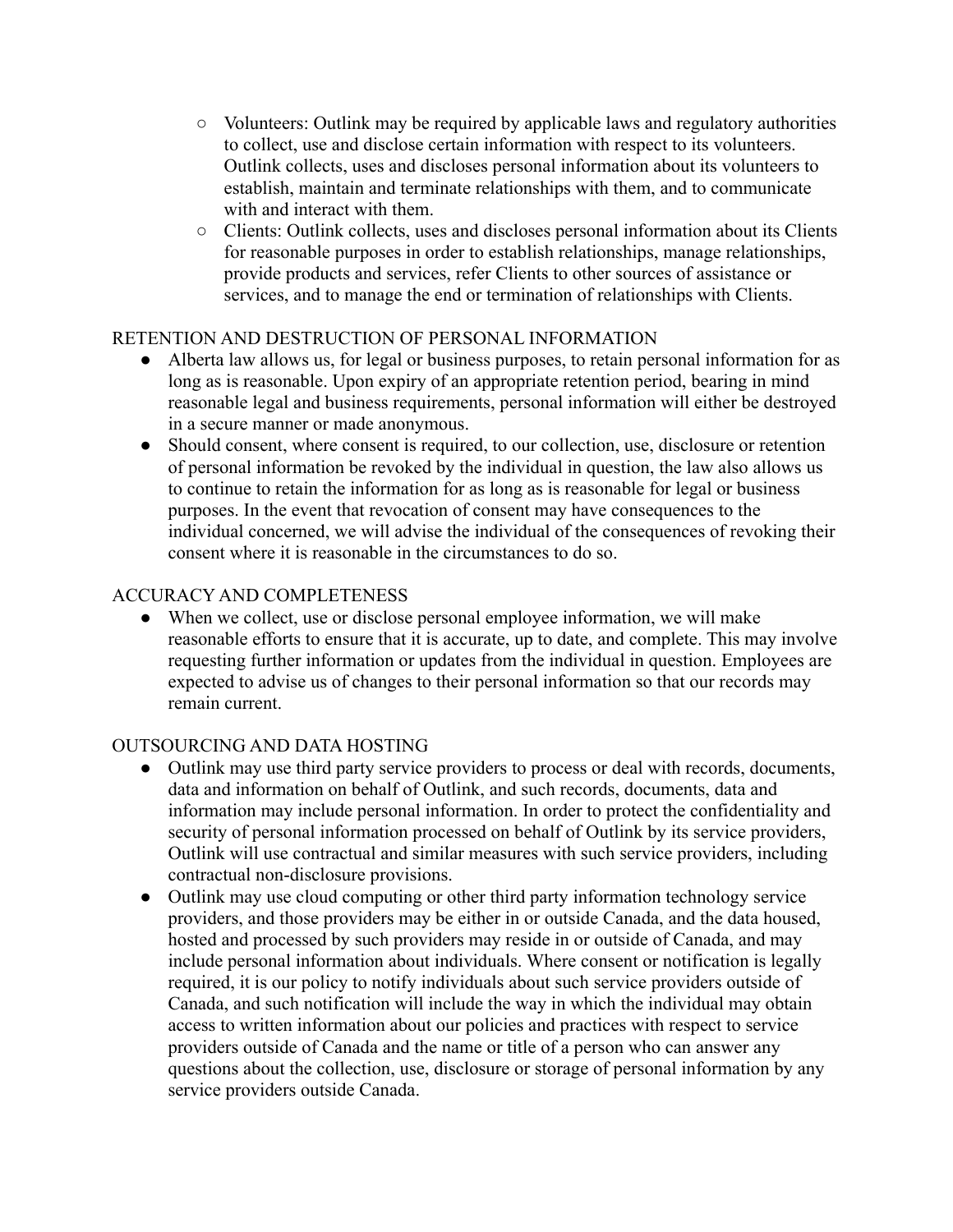#### **SECURITY**

● We recognize our legal obligations to protect the personal information we have gathered about individuals. We have therefore made arrangements to secure against unauthorized access, collection, use, disclosure, copying, modification, disposal or destruction of personal information. These arrangements may include physical security measures, network security measures, and organizational measures such as non-disclosure agreements and need-to-know access.

#### NOTIFICATION OF LOSS OR UNAUTHORIZED ACCESS OR DISCLOSURE

● Where an incident occurs involving the loss of or unauthorized access to or disclosure of personal information under our control, where a reasonable person would consider that there exists a real risk of significant harm to an individual as a result of the loss or unauthorized access or disclosure, we will, without unreasonable delay, provide notice to the Information and Privacy Commissioner for Alberta of the incident, including any information required by law at the time to be provided to the Commissioner. While Alberta law provides that the Commissioner has the authority to require us to notify individuals of the unauthorized access or disclosure, we may elect to immediately do so in the event we consider it reasonable in the circumstances.

### REQUESTS FOR ACCESS TO PERSONAL INFORMATION

- Alberta law permits individuals to submit written requests to us to provide them with:
	- access to their personal information under the custody or control of Outlink;
	- information about the purposes for which their personal information under the custody or control of Outlink has been and is being used; and
	- the names of organizations or persons to whom and the circumstances in which personal information has been and is being disclosed by Outlink. Requests for access are subject to the following:
- Any requests must be in writing.
	- We do not accept such requests or respond to such requests via email.
	- In order to receive a response to such a request, the individual must provide us with sufficient information to locate their record, if any, and to respond to them.
	- We will respond to requests in the time allowed by Alberta law, which is generally 45 days.
	- We will make a reasonable effort to assist applicants and to respond as accurately and completely as reasonably possible.
	- All requests may be subject to any fees and disbursements the law permits us to charge.
	- Where appropriate to do so, we may require advance payment of a deposit or the entire costs of responding to a request for access to personal information.
- Please note that an individual's ability to access his or her personal information under our control is not an absolute right. Alberta law provides that Outlink *must not* disclose personal information where:
	- the disclosure could reasonably be expected to threaten the safety or physical or mental health of an individual other than the individual who made the request;
	- the disclosure would reveal personal information about another individual; or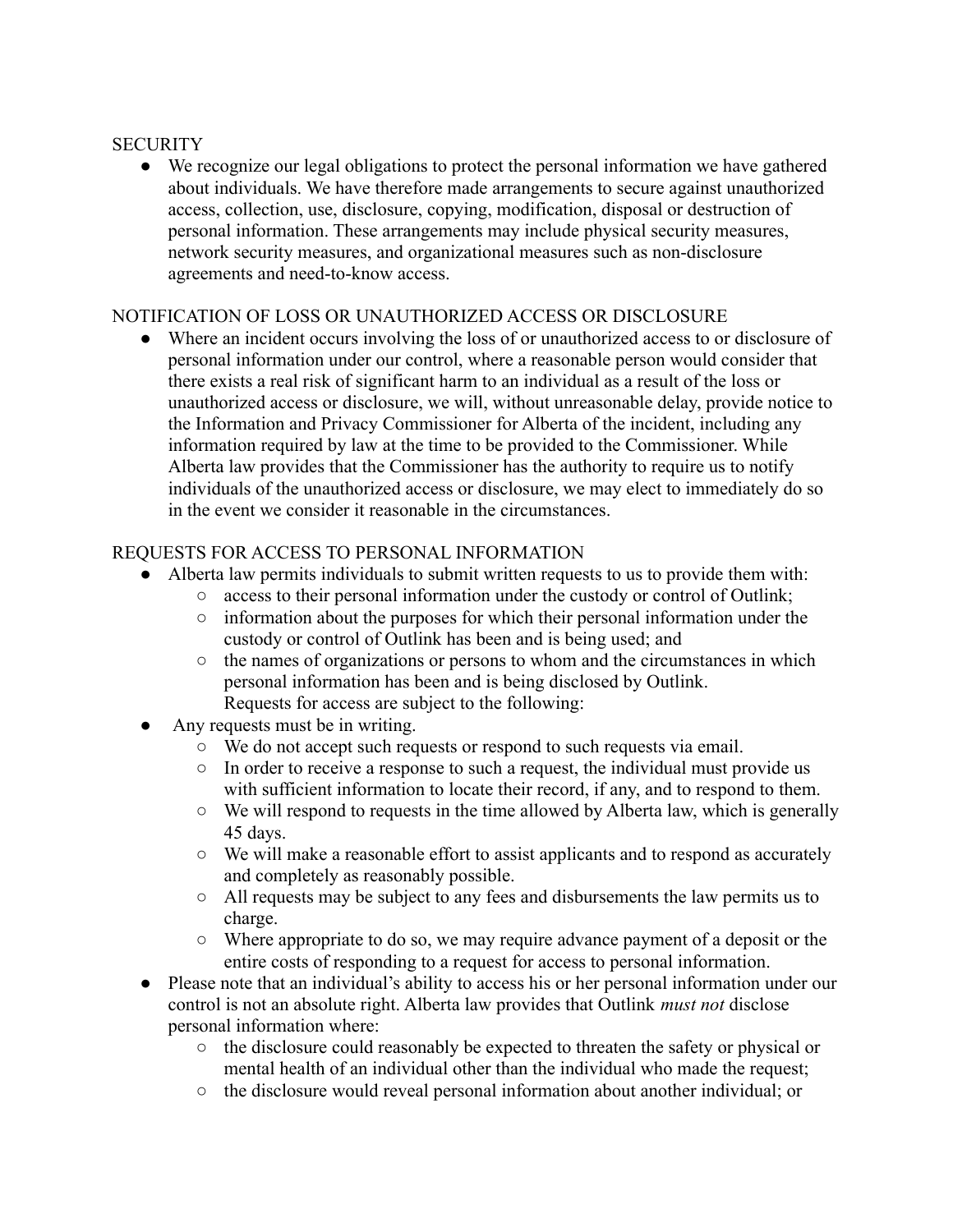- $\circ$  the disclosure would reveal the identity of an individual who has in confidence provided us with an opinion about another individual and the individual providing the opinion does not consent to the disclosure of his or her identity.
- Alberta law also provides that Outlink *may choose not to* disclose personal information where:
	- the personal information is protected by any legal privilege;
	- the disclosure of the information would reveal confidential commercial information
		- and it is not unreasonable to withhold that information;
	- the personal information was collected by Outlink for an investigation or legal proceeding;
	- the disclosure of the personal information might result in similar information no longer being provided to us when it is reasonable that it would be provided;
	- the personal information was collected or created by a mediator or arbitrator in the conduct of a mediation or arbitration for which he or she was appointed to act
		- under an agreement,
		- under an enactment, or
		- by a court; or
	- the personal information relates to or may be used in the exercise of prosecutorial discretion.

### RESPONSES TO REQUESTS

- Our responses to requests for access to personal information will be in writing, and will confirm:
	- whether we are providing all or part of the requested information,
	- whether or not we are allowing access or providing copies, and,
	- if access is being provided, when and how that will be given.
- If access to information or copies are refused by us, we will provide written reasons for such refusal and the section of PIPA (the *Personal Information Protection Act*, Alberta) on which that refusal is based. We will also provide the name of an individual at Outlink who can answer questions about the refusal, and particulars of how the requesting individual can ask the Information and Privacy Commissioner of Alberta to review our decision. In order to receive a response to such a request, the individual must provide us with sufficient information to locate their record, if any, and to respond to them.

# REQUESTS FOR CORRECTION

- Alberta law permits individuals to submit written requests to us to correct errors or omissions in their personal information that is in our custody or control. If an individual alleges errors or omissions in the personal information in our custody or control, we will either:
	- correct the personal information and, if reasonable to do so, and if not contrary to law, send correction notifications to any other organizations to whom we disclosed the incorrect information; or
	- decide not to correct the personal information but annotate the personal information that a correction was requested but not made.